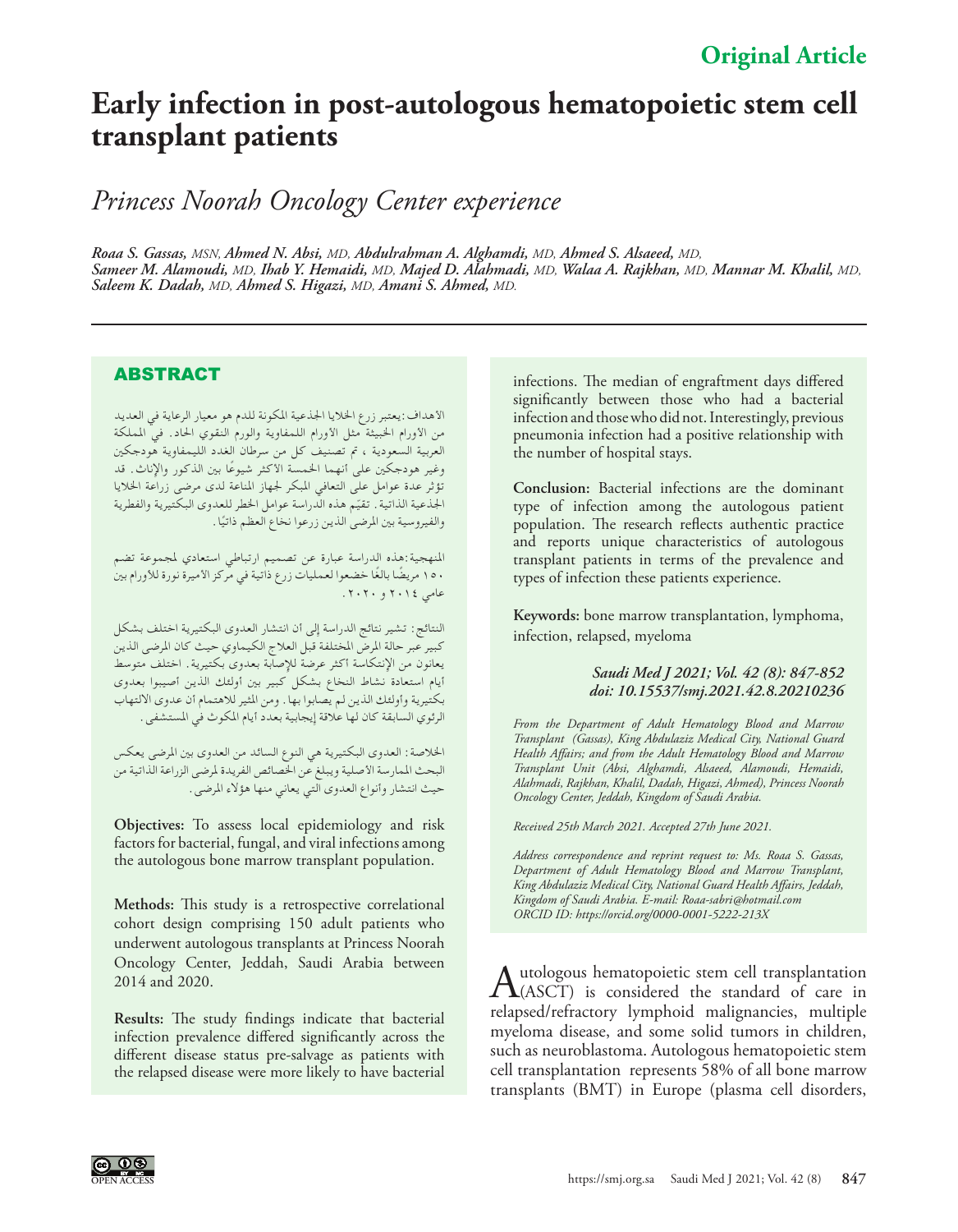46%; non-Hodgkin's lymphoma [NHL], 30%; Hodgkin's disease, 11%). Autologous hematopoietic stem cell transplantation is also considered the gold standard for eligible patients diagnosed with myeloma. In spite of the introduction of several new regimens for myeloma, the transplant remains a major component of the therapeutic plan to prolong progression-free survival.[1](#page-5-0) In Saudi Arabia, both Hodgkin lymphoma (HL) and NHL were rated among the top 5 most frequent cancer types among males and females.<sup>[2](#page-5-1)</sup> Lymphomas and multiple myeloma accounted for 11.8% of deaths among the Saudi population in 2014.<sup>[3](#page-5-2)</sup> Complications are expected during and shortly after the transplant course. One major complication is the occurrence of infection, which is directly related to high doses of chemotherapy and the consequent major immunosuppression, breach of the mucous membrane barrier in the gastrointestinal tract, and line-related infections. Therefore, infection occurs in almost all patients due to a weakened immune system and prolonged neutropenia, and has been proven to be a major cause of mortality during therapy. Some factors that have been demonstrated to increase the risk of infection in transplant patients include conditioning regimen, disease status pretransplant, patient comorbidities, and associated immunodeficiencies.4 Data concerning the factors affecting early immune recovery in ASCT are limited. Although numerous factors are associated with early recovery, those factors are poorly recognized. Therefore, identification may enhance early immune recovery and will be helpful in improving the long-term outcome in these patients.<sup>5</sup> The most common infection in posttransplant is bacterial, which can involve gram-positive or gram-negative bacteria, fungal or viral in nature. The transplant course centers around conditioning chemotherapy or high dose therapy. One major side effect of conditioning chemotherapy is bone marrow damage (neutropenia); therefore, collected stem cells are reinfused to help the patient recover and shorten the period of neutropenia and infection. Neutropenia in the pre-engraftment period, accompanied by the disruption of mucocutaneous barriers, is an important predisposing factor for infections that can lead to morbidity[.6](#page-5-4) Other contributing factors included age, disease status, lines of chemotherapy, number of CD34, engraftment, and duration of neutropenia.

**Disclosure.** Authors have no conflict of interests, and the work was not supported or funded by any drug company.

The aim of this study was to assess local epidemiology and risk factors for bacterial, fungal, and viral infections among the autologous BMT population. Due to the vulnerable immune system of those patients, establishing infectious data auditing on a local level is essential. Furthermore, the patients' related factors certainly do carry some local variation based on the relatively unique patients' local characteristics. Developing a reliable predictive measure for the occurrence of infections would be highly useful, along with identifying low-risk patients who could potentially be provided ASCT on an outpatient basis.

Methods. This study was a retrospective correlational cohort design. All cases were collected from Princess Noorah Oncology Center (PNOC), Jeddah, Saudi Arabia. The sample included all autologous BMT patients from March 2014 until June 2020. Purposive sampling, a type of nonprobability sampling, was used to collect 150 patients.

The inclusion criteria was autologous BMT patients who had transplant at PNOC. To ensure a representative sample and to achieve the study's goal, all transplanted patients were included in the study. The researcher collected the following data: gender; diagnosis (HL, NHL, and multiple myeloma); disease status; relapsed or refractory (no response to treatment or treatment resistance); number of lines salvage chemotherapy age; diabetes; previous fungal infection; CD34; engraftment; cytomegalovirus (CMV) status pre-BMT; neutropenic fever; pneumonia (neutropenic colitis – ileitis), bacterial infections (gram positive [GP] infections, gram negative (GN) infections *Clostridium difficile* [*C. diff*]); fungal infections *Candida aspergillosis*; fungal infections radiologic - cultures proven: viral infections, herpes simplex viruses (HSV), human alphaherpesvirusvaricella zoster virus, human immunodeficiency virus, respiratory syncytial virus influenza; and parasitic infections and parasites. All data were collected from patient records from day 0 (referred to as transplant day) until 30 days post-transplant. This time frame was selected because it represented the expected time for an infection to occur.<sup>[7](#page-5-5)</sup>

*Statistical analysis.* The data were analyzed using IBM SPSS Statistics for Windows, version 25 (IBM Corp, Armonk, N.Y., USA), which included descriptive statistics as mean, median, and mode. A *p*-value <0.05 was considered statistically significant. To assess differences between categorical variables in the same population, the Chi-square and Fisher's exact tests were used. The Mann-Whitney U test was also used to compare the means of engraftment, CD34 count,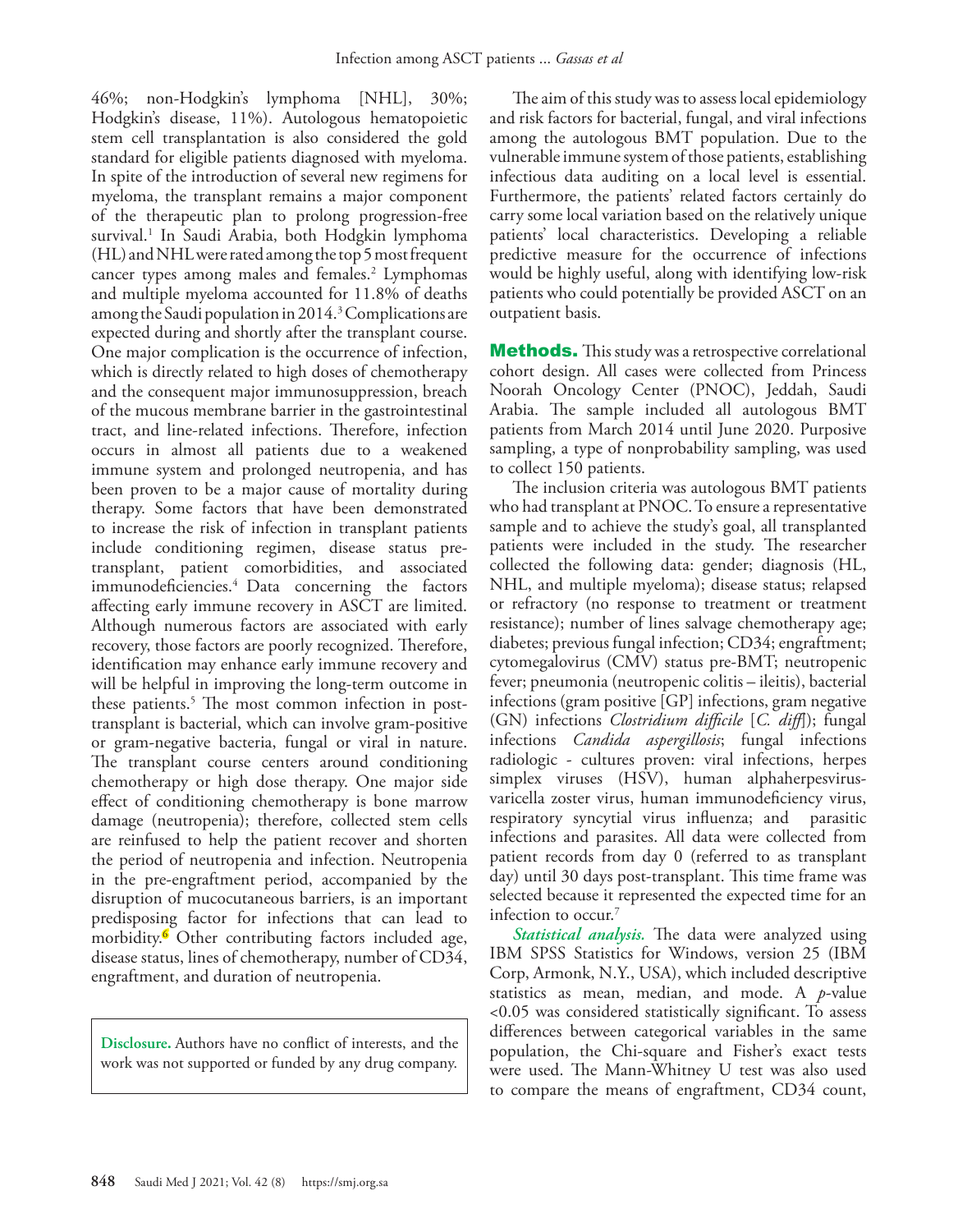and length of stay in the hospital between infected and uninfected patients. All of the tests mentioned have been used based on the type of variable and whether or not it meets parametric assumptions. Participants' privacy and confidentiality were maintained through the anonymity of names and file numbers. International Review Board approval was obtained from the Institutional Review Board at the Ministry of National Guard Health Affairs.

**Results.** The data analysis included 150 patients, 50.7% were ages between 21 and 40, 63.3% males, and 86% did not have diabetes. In terms of diagnosis, 44% had HL with NHL, and multiple myeloma accounting for the remaining 51.4%. Furthermore, 56 (37.7%) patients had refractory disease, while 44 (29.3%) patients relapsed. Before undergoing transplant, 47.3% of the patients received one line of salvage chemotherapy. In comparison, 14.7% of the sample received 2 lines of salvage chemotherapy (**Table 1**). **Table 2** shows the prevalence of bacterial infections with 95 % confidence intervals (CI).

In **Table 1, 3 and 4,** the findings indicate that bacterial infection (gram-positive and gram-negative) was the dominant type among the group (40%). No viral infection was found among the sample. Only one parasitic infection was documented and was consequently excluded from the analysis. Furthermore, there was a significant correlation between the prevalence of bacterial infection and disease status prior to salvage  $(p=0.034)$ . There is a positive relationship between patients with relapsing disease and bacterial infections, (*p*=0.06). Nonetheless, patients in the multiple myeloma group were less likely to have bacterial infections. Additionally, there was a strong association between patients with a history of linerelated infection and bacterial infections (*p*<0.001). The median of engraftment days differed significantly among those who did or did not have a bacterial infection (U=2101.5, Z=2.5, *p*=0.013). Similarly, the median of time to discharge showed significant differences among those who did or did not have a bacterial infection (U=1943.5, Z=3.2, *p*=0.001). Additionally, median time to discharge varied among those who did or did not have pneumonia (*p*=0.033).

**Discussion.** The study results revealed that overall infections were bacterial gram-positive and negative. Similar to other study findings which reported a higher finding of bacterial infections, representing 70% of the patients in that study.<sup>[8](#page-5-6)</sup> The non-existence of viral infection reflects improved pre-transplant serological clearance which include the followings tests (hepatitis,

Table 1 - Baseline characteristics of participants and their disease status.

| Variables                                    | n     | (9/0)  |
|----------------------------------------------|-------|--------|
| Age                                          |       |        |
| Up to 20 years                               | 15    | (10.0) |
| $21-40$ years                                | 76    | (50.7) |
| Above 40 years                               | 59    | (39.3) |
| Mean                                         | 37.5  |        |
| <b>SD</b>                                    | ±13.5 |        |
| Range                                        | 54    |        |
| Gender                                       |       |        |
| Male                                         | 95    | (63.3) |
| Female                                       | 55    | (36.7) |
| Diabetes mellitus                            |       |        |
| Yes                                          | 21    | (14.0) |
| Nο                                           | 129   | (86.0) |
| Diagnosis                                    |       |        |
| HI.                                          | 66    | (44.0) |
| <b>NHL</b>                                   | 37    | (24.7) |
| MM                                           | 40    | (26.7) |
| Pomes syndrome                               | 3     | (2.0)  |
| API.                                         | 3     | (2.0)  |
| Germ cell tumor                              | 1     | (0.7)  |
| Disease status pre-salvage for HL<br>and NHL |       |        |
| Relapsed                                     | 44    | (29.3) |
| Refractory                                   | 56    | (37.3) |
| NA                                           | 50    | (33.3) |
| Number of lines (salvage<br>chemotherapy)    |       |        |
| One line                                     | 71    | (47.3) |
| Two lines                                    | 22    | (14.7) |
| Three lines                                  | 9     | (6.0)  |
| Four lines                                   | 1     | (0.7)  |
| NA                                           | 47    | (31.3) |

NHL: non-Hodgkin lymphoma, MM: multiple myeloma, APL: acute promyelocytic leukemia, NA: not applicable (multiple myeloma group)

Table 2 - Prevalence of bacterial infections with 95% confidence interval (CI).

| Infection                   | Prevalence (95% CI) |
|-----------------------------|---------------------|
| Neutropenic fever           | 98.7 (96.7-100)     |
| Neutropenic colitis/ileitis | $7.3(3.3-12)$       |
| Pneumonia                   | $3.3(0.7-6.7)$      |
| Gram positive infection     | $12.7(7.4-18)$      |
| Gram negative infection     | 30 (22.7-37.3)      |
| Clostridium difficile       | $9.3(5.3-14.7)$     |

human immunodeficiency virus, syphilis, toxoplasmosis, varicella zoster, CMV, EBV, HSV, HTLV1/11, and brucella), plus the utilization of prophylactic antiviral therapy. This result indicates that viral infection is less common among the autologous population. However,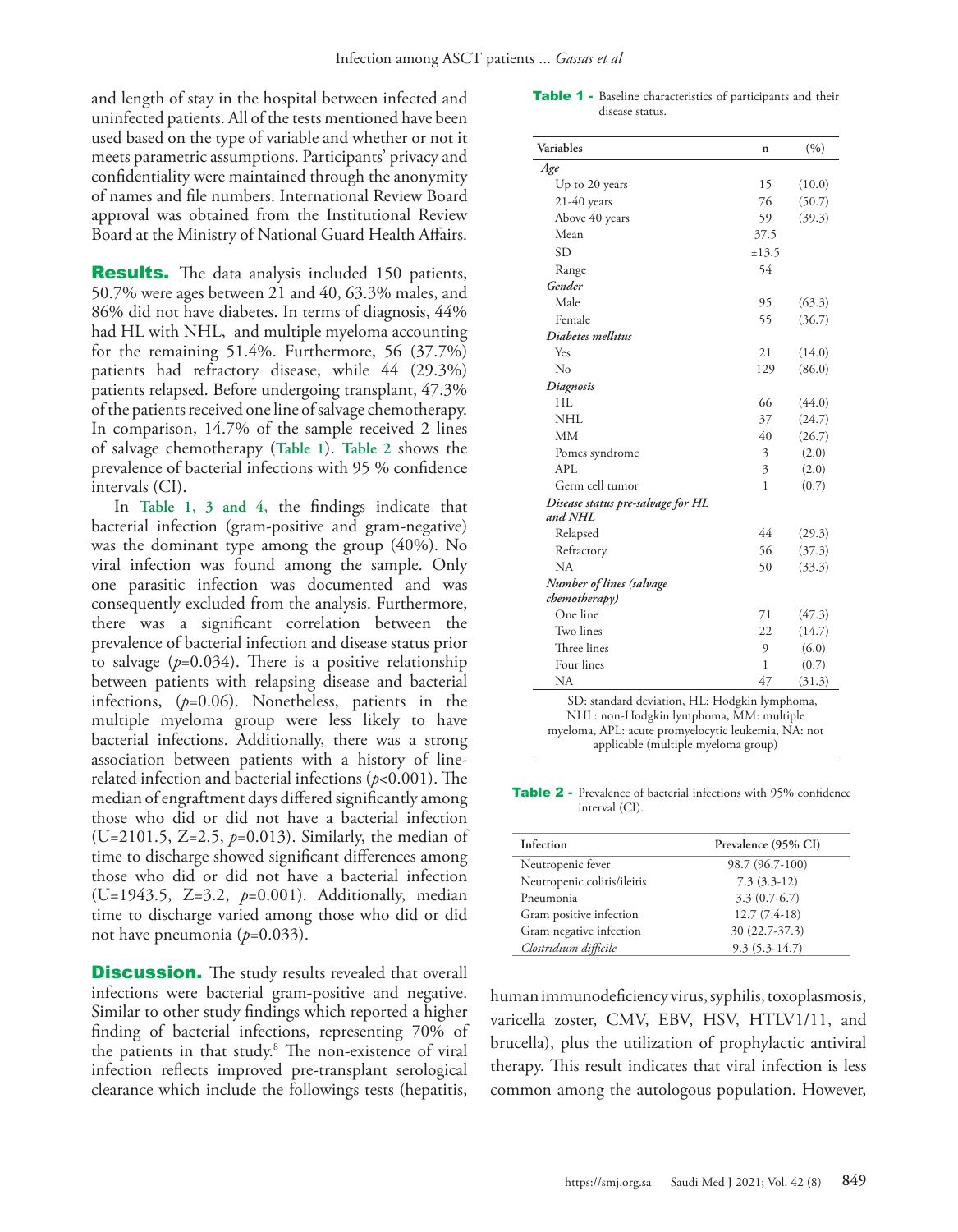| Characteristic                                                                                                                 | Neutropenic fever |             |            | Neutropenic colitis/ileitis |            |            |
|--------------------------------------------------------------------------------------------------------------------------------|-------------------|-------------|------------|-----------------------------|------------|------------|
|                                                                                                                                | Yes<br>n(%)       | No<br>n(%)  | $P$ -value | Yes<br>n(%)                 | No<br>n(%) | $P$ -value |
| Gender                                                                                                                         |                   |             |            |                             |            |            |
| Male                                                                                                                           | 93 (97.9)         | 2(2.1)      |            | 5(5.3)                      | 90 (94.7)  |            |
| Female                                                                                                                         | 55 (100.0)        | 0(0)        | $0.532*$   | 6(10.9)                     | 49 (89.1)  | $0.212*$   |
| Age category                                                                                                                   |                   |             |            |                             |            |            |
| Up to 20 years                                                                                                                 | 15(100.0)         | 0(0)        |            | 1(6.7)                      | 14 (93.3)  |            |
| $21-40$ years                                                                                                                  | 76 (100.0)        | 0(0)        | $0.344*$   | 5(6.6)                      | 71 (93.4)  | $0.900*$   |
| 41 years and above                                                                                                             | 57 (96.6)         | 2(3.4)      |            | 5(8.5)                      | 54 (91.5)  |            |
| Diabetes mellitus                                                                                                              |                   |             |            |                             |            |            |
| Yes                                                                                                                            | 21 (100.0)        | 0(0)        |            | 0(0)                        | 21(100.0)  |            |
| No                                                                                                                             | 127 (98.4)        | 2(1.6)      | $0.999*$   | 11(8.5)                     | 118 (91.5) | $0.364*$   |
| Patient diagnosis                                                                                                              |                   |             |            |                             |            |            |
| HL                                                                                                                             | 66 (100.0)        | 0(0)        |            | 5(7.6)                      | 61 (92.4)  |            |
| <b>NHL</b>                                                                                                                     | 37 (100.0)        | 0(0)        |            | 4(10.8)                     | 33 (89.2)  |            |
| MM                                                                                                                             | 38 (95.0)         | 2(5.0)      |            | 2(5)                        | 38 (95.0)  |            |
| Pomes syndrome                                                                                                                 | 3(100).0          | 0(0)        | $0.221*$   | 0(0)                        | 3(100)     | $0.548*$   |
| <b>APL</b>                                                                                                                     | 3(100.0)          | 0(0)        |            | 0(0)                        | 3(100)     |            |
| Germ cell tumor                                                                                                                | 1(100.0)          | 0(0)        |            | 0(0)                        | 1(100)     |            |
| Disease status pre-salvage for HL<br>and NHL                                                                                   |                   |             |            |                             |            |            |
| Relapsed                                                                                                                       | 44 (100)          | 0(0)        |            | 1(2.3)                      | 43 (97.7)  |            |
| Refractory                                                                                                                     | 56 (100.0)        | 0(0)        | $0.194*$   | 8(14.3)                     | 48 (85.7)  | $0.066*$   |
| <b>NA</b>                                                                                                                      | 48 (96.0)         | 2(4.0)      |            | 2(4.0)                      | 48 (96.0)  |            |
| Number of lines (salvage<br>chemotherapy)                                                                                      |                   |             |            |                             |            |            |
| One line                                                                                                                       | 71(100.0)         | 0(0)        |            | 5(7)                        | 66 (93.0)  |            |
| Two lines                                                                                                                      | 22(100.0)         | 0(0)        |            | 3(13.6)                     | 19 (86.4)  |            |
| Three lines                                                                                                                    | 9(100.0)          | 0(0)        | $0.339*$   | 1(11.1)                     | 8 (88.9)   | $0.458*$   |
| Four lines                                                                                                                     | 1(100.0)          | 0(0)        |            | 0(0)                        | 1(100)     |            |
| NA                                                                                                                             | 45 (95.7)         | 2(4.3)      |            | 2(4.3)                      | 45 (95.7)  |            |
| <b>ICU</b> admission                                                                                                           |                   |             |            |                             |            |            |
| Yes                                                                                                                            | 3(100.0)          | 0(0)        | $0.999*$   | 0(0)                        | 3(100.0)   |            |
| No                                                                                                                             | 145 (98.6)        | 2(1.4)      |            | 11(7.5)                     | 136 (92.5) | $0.999*$   |
| Line-related infection                                                                                                         |                   |             |            |                             |            |            |
| Yes                                                                                                                            | 12(100)           | 0(0)        |            | 0(0)                        | 12(100.0)  |            |
| NO                                                                                                                             | 136 (98.6)        | 2(1.4)      | $0.999*$   | 11(8.0)                     | 127(92)    | $0.601*$   |
| CD34                                                                                                                           |                   |             |            |                             |            |            |
| Median (range)                                                                                                                 | 4.54(30.61)       | 8.94 (6.76) | 0.159      | 3.92(8.5)                   | 90 (94.7)  | 0.091      |
| Engraftment                                                                                                                    |                   |             |            |                             |            |            |
| Median (range)                                                                                                                 | 10(19.0)          | 10.50(1.0)  | 0.650      | 9(2.0)                      | 49 (89.1)  | 0.157      |
| Discharge                                                                                                                      |                   |             |            |                             |            |            |
| Median (range)                                                                                                                 | 14 (46.0)         | 12.50(1.0)  | 0.206      | 13(16.0)                    | 14 (93.3)  | 0.988      |
| $H_1 \cdot H_2$ Hodekin lymphoma $NH_1 \cdot$ non-Hodekin lymphoma $MM_1$ multiple myeloma $ICU_1$ intensive care unit $APU_1$ |                   |             |            |                             |            |            |

Table 3 - Univariate analysis for baseline and disease characteristics and infectious complications in patients who underwent autologous hematopoietic stem cell transplant modified.

HL: Hodgkin lymphoma, NHL: non-Hodgkin lymphoma, MM: multiple myeloma, ICU: intensive care unit, APL: acute promyelocytic leukemia, NA: not applicable (multiple myeloma group), \*Chi-square and Fisher's exact tests

disease-related factors such as the presence of relapsed disease correlated with a higher risk of infection, which probably reflects the number of salvage chemotherapy lines the patients might have received that deepened their immunesuppression. The finding is related to the reports by Valtola et al<sup>[9](#page-5-7)</sup> and Lakatos et al,<sup>5</sup> who noted that relapsed disease was a factor affecting early recovery. On the other hand, in our study, the multiple

myeloma group had a lower risk of infection, which is contrary to the results reported by Park et al,<sup>10</sup> showing that the rate of infection was higher among patients with multiple myeloma. We hypothesized that this outcome could be a reflection of better patient selection plus the utilization of more novel induction therapies in myeloma patients prior to transplant. We found that line infection is associated with bacteria. Ali et al<sup>11</sup>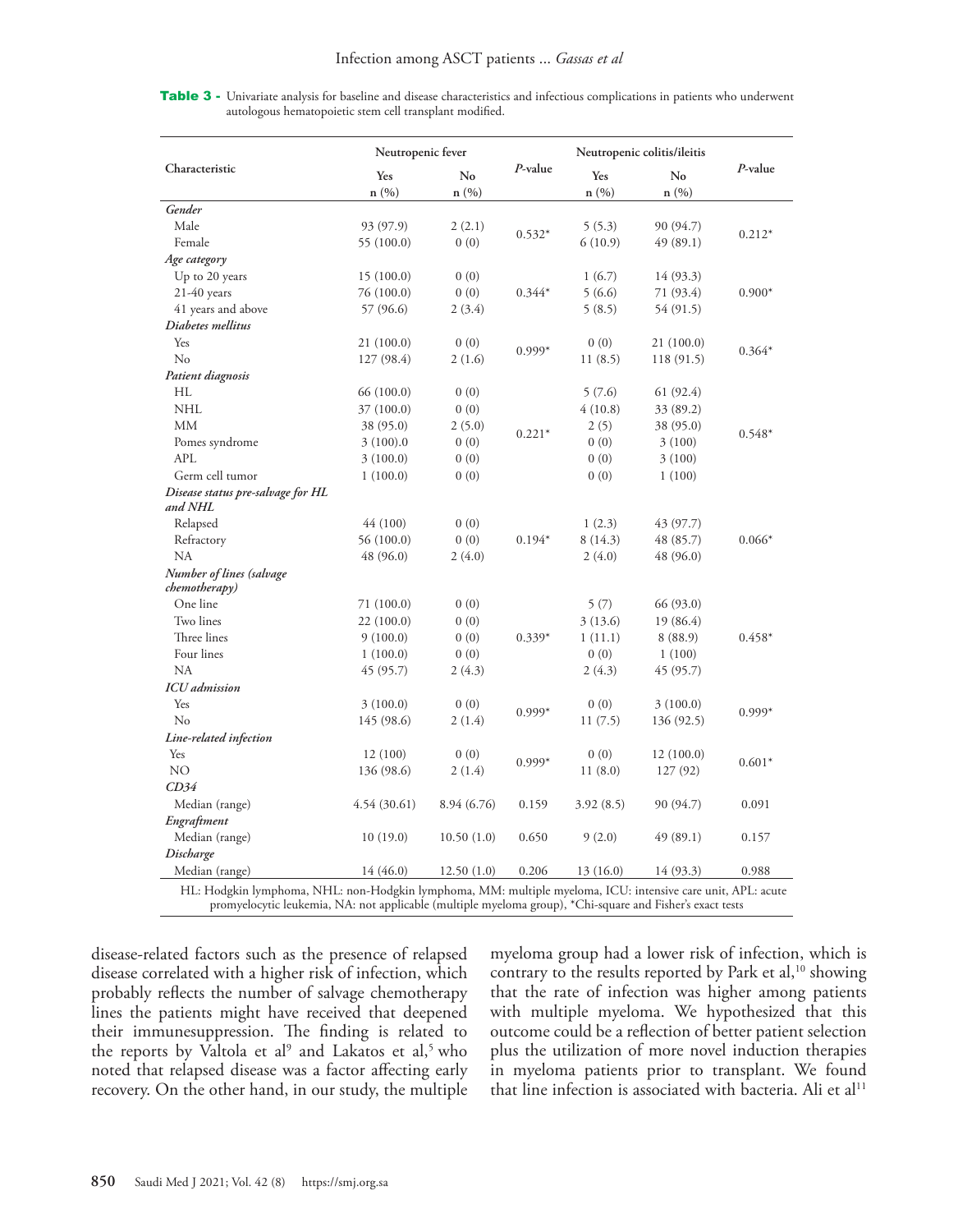|  |  |  |                                                         |  | <b>Table 4 -</b> Univariate analysis for baseline and disease characteristics and infectious complications in patients who underwent |  |  |
|--|--|--|---------------------------------------------------------|--|--------------------------------------------------------------------------------------------------------------------------------------|--|--|
|  |  |  | autologous hematopoietic stem cell transplant modified. |  |                                                                                                                                      |  |  |

|                                              |             | Pneumonia  |            | Bacterial  |              |            |
|----------------------------------------------|-------------|------------|------------|------------|--------------|------------|
| Characteristics                              | Yes         | No         | $P$ -value | Yes        | No           | $P$ -value |
|                                              | n(%)        | n(%)       |            | n(%)       | n(%)         |            |
| Gender                                       |             |            |            |            |              |            |
| Male                                         | 3(3.2)      | 92 (96.8)  |            | 42 (44.2)  | 53 (55.8)    |            |
| Female                                       | 2(3.6)      | 53 (96.4)  | $0.999*$   | 22(40.0)   | 33 (60.0)    | 0.732      |
| Age category (years)                         |             |            |            |            |              |            |
| Up to $20$                                   | 1(6.7)      | 14 (93.3)  |            | 6(40.0)    | 9(60.0)      |            |
| 21-40                                        | 4(5.3)      | 72 (94.7)  | $0.162*$   | 32(42.1)   | 44 (57.9)    | 0.971      |
| >41                                          | 0(0)        | 59 (100)   |            | 26 (44.1)  | 33 (55.9)    |            |
| Diabetes mellitus                            |             |            |            |            |              |            |
| Yes                                          | 0(0)        | 21 (100)   |            | 11(52.4)   | 10(47.6)     |            |
| $N_{0}$                                      | 5(3.9)      | 124 (96.1) | $0.999*$   | 53 (41.1)  | 76 (58.9)    | 0.351      |
| Patient diagnosis                            |             |            |            |            |              |            |
| НL                                           | 2(3)        | 64 (97.0)  |            | 27(40.9)   | 39 (59.1)    |            |
| <b>NHL</b>                                   | 3(8.1)      | 34 (91.9)  |            | 21 (56.8)  | 16(43.2)     |            |
| <b>MM</b>                                    | 0(0)        | 40 (100.0) |            | 13 (32.5)  | 27 (67.5)    |            |
| Pomes syndrome                               | 0(0)        | 3(100.0)   | $0.309*$   | 1(33.3)    | 2(66.7)      | $0.223*$   |
| <b>APL</b>                                   | 0(0)        | 3(100.0)   |            | 1(33.3)    | 2(66.7)      |            |
| Germ cell tumor                              | 0(0)        | 1(100.0)   |            | 1(100.0)   | 0(0)         |            |
| Disease status pre-salvage for HL<br>and NHL |             |            |            |            |              |            |
| Relapsed                                     | 1(2.3)      | 43 (97.7)  |            | 25 (56.8)  | 19 (43.2)    |            |
| Refractory                                   | 3(5.4)      | 53 (94.6)  | $0.627*$   | 24 (42.9)  | 32 (57.1)    | 0.034      |
| <b>NA</b>                                    | 1(2.0)      | 49 (98.0)  |            | 15(30.0)   | 35 (70)      |            |
| Number of lines (salvage<br>chemotherapy)    |             |            |            |            |              |            |
| One line                                     | 3(4.2)      | 68 (95.8)  |            | 33 (46.5)  | 38 (53.5)    |            |
| Two lines                                    | 1(4.5)      | 21 (95.5)  |            | 10(45.5)   | 12 (54.5)    |            |
| Three lines                                  | 0(0)        | 9(100.0)   | $0.896*$   | 5(55.6)    | 4(44.4)      | 0.291      |
| Four lines                                   | 0(0)        | 1(100.0)   |            | 1(100.0)   | 0(0)         |            |
| <b>NA</b>                                    | 1(2.1)      | 46 (97.9)  |            | 15(31.9)   | 32 (68.1)    |            |
| <b>ICU</b> admission                         |             |            |            |            |              |            |
| Yes                                          | 0(0)        | 3(100.0)   |            | 2(66.7)    | 1(33.3)      |            |
| N <sub>o</sub>                               | 5(3.4)      | 142 (96.6) | $0.999*$   | 62(42.2)   | 85 (57.8)    | $0.576*$   |
| Line-related infection                       |             |            |            |            |              |            |
| Yes                                          | 0(0)        | 12(100)    |            | 12(100)    | 0(0)         |            |
| NO                                           | 5(3.6)      | 133 (96.4) | $0.999*$   | 52 (37.7)  | 86 (62.3)    | < 0.001    |
| CD <sub>34</sub>                             |             |            |            |            |              |            |
| Median (range)                               | 3.83 (3.76) | 14 (46.0)  | 0.429      | 4.72(12.1) | 4.47 (30.61) | 0.917      |
| Engraftment                                  |             |            |            |            |              |            |
| Median (range)                               | 10(4.0)     | 4.61(30.6) | 0.515      | 10(15.0)   | 10.50(11.0)  | 0.001      |
| Discharge                                    |             |            |            |            |              |            |
| Median (range)                               | 16(6.0)     | 10(19.0)   | 0.033      | 15(46.0)   | 13(13.0)     | 0.013      |

concluded that bacterial infection was present in 18 out of 108 patients. The number of patients with *C. diff* was minor, 14 patients (almost 9%) . This finding concurs with what is already known on *C. diff* and uncommon among the autologous group and is supported by Rahman et al<sup>12</sup> reported 8 cases who became infected post-transplant.

Almost all patients experienced neutropenic fever pre-engraftment, which is consistent with the findings of 2 studies[.13](#page-5-11)[,14](#page-5-12) In both studies, the vast majority of patients had neutropenic fever. The results highlighted that infection had affected engraftment. However, according to Hassan,<sup>15</sup> multiple factors may affect engraftment. For example, neutrophil engraftment was